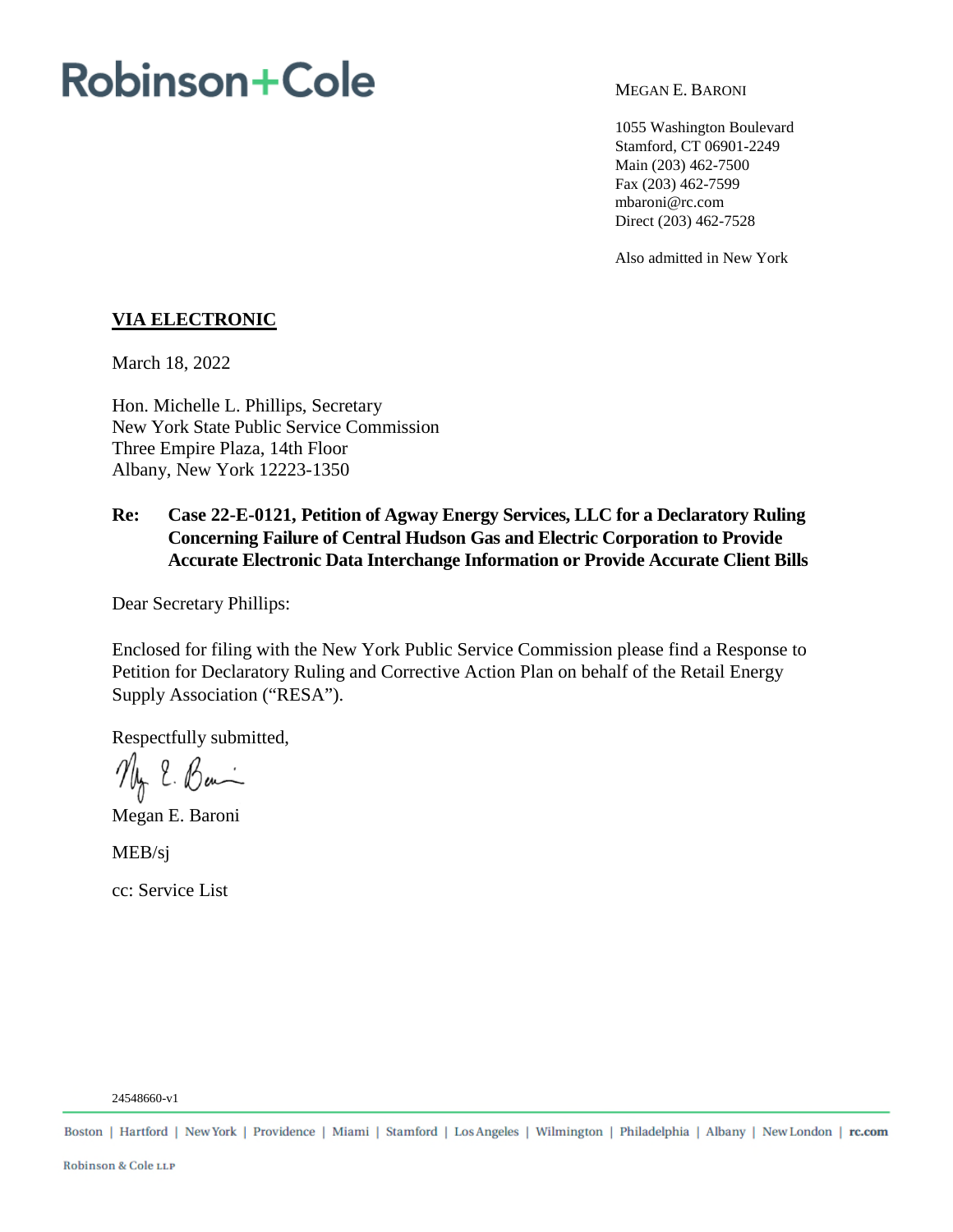## **STATE OF NEW YORK**

## **PUBLIC SERVICE COMMISSION**

: : : : : :

Petition of Agway Energy Services, LLC for a Declaratory Ruling Concerning Failure of Central Hudson Gas and Electric Corporation to Provide Accurate Electronic Data Interchange Information or Provide Accurate Client Bills

\_\_\_\_\_\_\_\_\_\_\_\_\_\_\_\_\_\_\_\_\_\_\_\_\_\_\_\_\_\_\_\_\_\_

Case 22-E-0121

## **RETAIL ENERGY SUPPLY ASSOCIATION'S RESPONSE TO PETITION FOR DECLARATORY RULING AND CORRECTIVE ACTION PLAN**

The Retail Energy Supply Association ("RESA")<sup>1</sup> hereby submits its Response to Agway Energy Services, LLC's ("Agway's") February 25, 2022 Petition for Declaratory Ruling and

Corrective Action Plan.<sup>2</sup>

### **I. PROCEDURAL BACKGROUND**

On February 25, 2022, Agway, an energy services company (an "ESCO"), filed the

Petition.<sup>3</sup> In the Petition, Agway made various allegations about the failure of Central Hudson

Gas & Electric Corporation ("Central Hudson"), a distribution utility providing gas and electric

service, to provide accurate and timely customer information and data.<sup>4</sup> Agway alleged that

Central Hudson provides "routinely incorrect data" to Agway.<sup>5</sup> In particular, and among other

things, according to the Petition, Central Hudson's electronic data interchange ("EDI")

<sup>&</sup>lt;sup>1</sup> The comments expressed in this filing represent the position of the Retail Energy Supply Association (RESA) as an organization but may not represent the views of any particular member of the Association. Founded in 1990, RESA is a broad and diverse group of retail energy suppliers dedicated to promoting efficient, sustainable and customer-oriented competitive retail energy markets. RESA members operate throughout the United States delivering value-added electricity and natural gas service at retail to residential, commercial and industrial energy customers. More information on RESA can be found at www.resausa.org.

<sup>&</sup>lt;sup>2</sup> Petition for Declaratory Ruling and Corrective Action Plan (Feb. 25, 2022) ("Petition").

<sup>&</sup>lt;sup>3</sup> Petition.

<sup>4</sup> *See, generally*, Petition.

<sup>5</sup> Petition, at 4.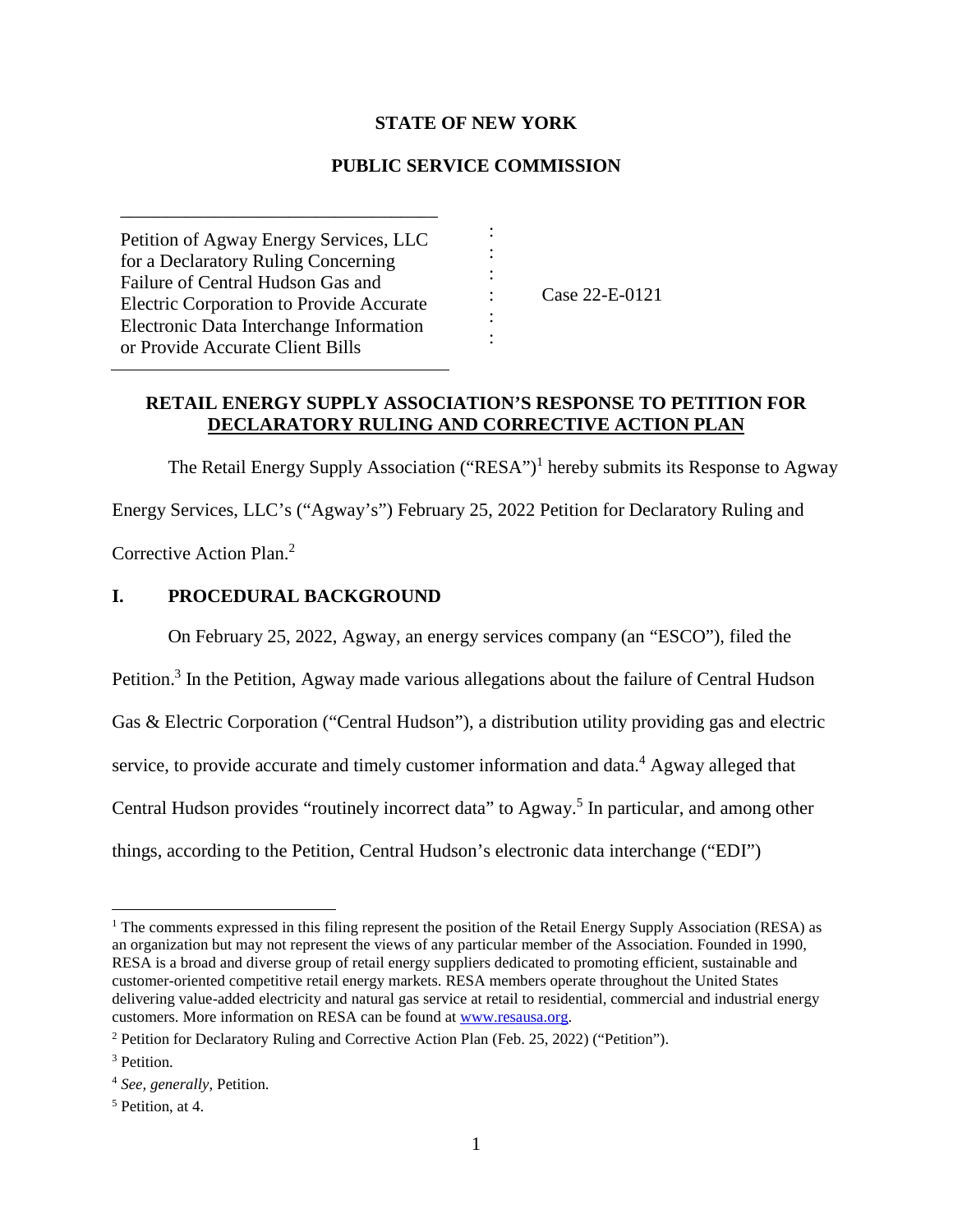information has contained thousands of errors since Central Hudson brought a new computer system on-line in September 2021.<sup>6</sup> According to Agway, these errors

include EDI file formatting errors that prevent Agway processing EDI records without manual intervention; payment files that do not match the corresponding POR cash payments sent to Agway; cancel transactions without matching rebill transactions; invoice transactions without corresponding meter read transactions; incorrect dollar amounts or meter reads (often the amounts are double-charged on invoice transactions); doubled units on EDI invoices (EDI 810); and drop transactions that do not relate to Agway's customers.<sup>7</sup>

Agway further alleged that "most of the EDI 820 payment files that Central Hudson has sent to Agway since September 2021" have contained errors<sup>8</sup> and that other information that Central Hudson transmitted to Agway contained errors.<sup>9</sup> In addition, Agway alleged that Central Hudson's errors in providing information are not limited to EDI-related errors<sup>10</sup> and include, among other things, the publication of an inaccurate list of low-income customers to whom ESCOs are not permitted to sell gas or electricity.<sup>11</sup> Based on its allegations, Agway sought various forms of relief from the Commission.<sup>12</sup> RESA now hereby responds to the Petition.

## **II. THE INTEREST OF RESA**

RESA is a non-profit organization and trade association that represents the interests of its members in regulatory proceedings in the Mid-Atlantic, Great Lakes, New England, and New York regions. RESA members are active participants in the retail competitive markets for electricity and natural gas, including the New York markets. Several RESA member companies

<sup>6</sup> *See* Petition, at 5.

<sup>7</sup> Petition, at 5.

<sup>&</sup>lt;sup>8</sup> Petition, at 9 ("[M]ost of the EDI 820 payment files that Central Hudson has sent to Agway since September 2021 have not matched the amount of the corresponding payment to Agway.").

<sup>9</sup> *See* Petition, at 9 ("Agway has also experienced sporadic formatting errors with Central Hudson's EDI Files (867 Meter Read, 810 Invoice, 814 Change, and 820 Payment).").

<sup>&</sup>lt;sup>10</sup> *See* Petition, at 10 ("Central Hudson's failures go far beyond its EDI system.").

<sup>11</sup> *See* Petition, at 12, 13 ("Based on a challenge from Agway, Central Hudson confirmed in December 2021 that its November 'Ineligible Customer List' was inaccurate.").

<sup>12</sup> *See* Petition, at 15-16.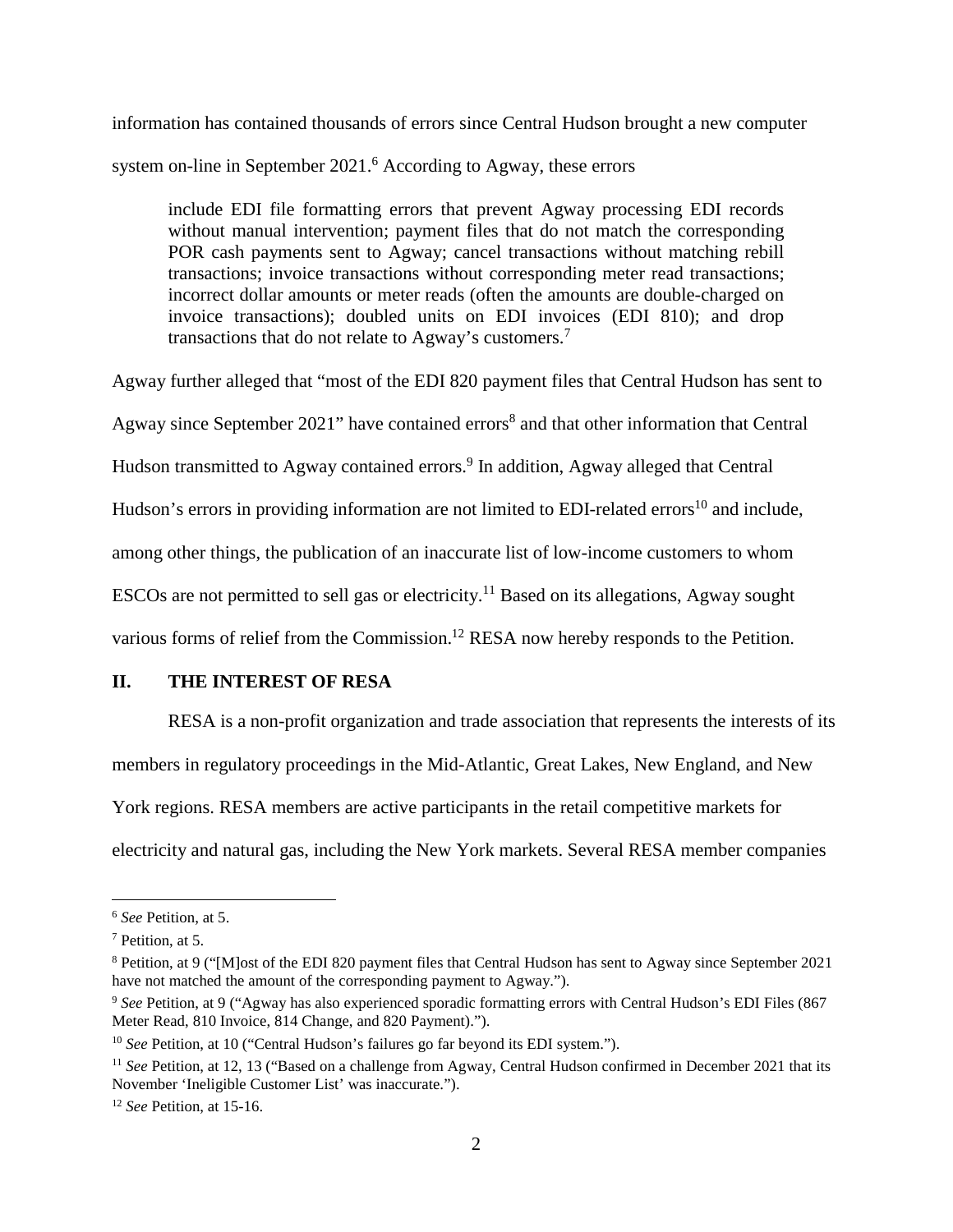are ESCOs eligible to serve customers in New York and are presently providing service to New York customers in the Central Hudson service territory. Although Agway is not a RESA member, RESA responds to the Petition because Agway's Petition raises issues and concerns affecting the broader New York retail competitive markets and RESA member ESCOs' participation in them.

#### **III. ARGUMENT**

Agway's allegations are serious and troubling. The issues with Central Hudson's provision of data that the Petition outlined affect fundamental aspects of ESCO retail supply operations and have the potential to cause significant disruptions for ESCOs and their customers alike. Moreover, Agway is not unique in experiencing problems with Central Hudson's provision of data. Multiple RESA member ESCOs have experienced, and are experiencing, comparable problems with Central Hudson's provision of data. As a result, RESA urges the Commission to investigate Agway's allegations specifically and utility failures more broadly to provide accurate and timely data and to take reasonable and appropriate corrective action to ensure that New York's regulated distribution utilities provide ESCOs with accurate and timely data.

## **A. RESA Member ESCOs Experience Comparable Problems With Central Hudson's Provision Of Data**

RESA member companies have experienced, and continue to experience, issues with Central Hudson's provision of data that are comparable to those that Agway described in the Petition. Like the problems that Agway described, the problems that RESA member ESCOs experience affect such critical operational areas as billing, payment, and enrollment. For example:

> • Central Hudson has failed to provide consumption data on hundreds of accounts for one RESA member ESCO since Central Hudson's SAP roll-out in July 2021. This issue has prevented the ESCO from billing customers. Some accounts were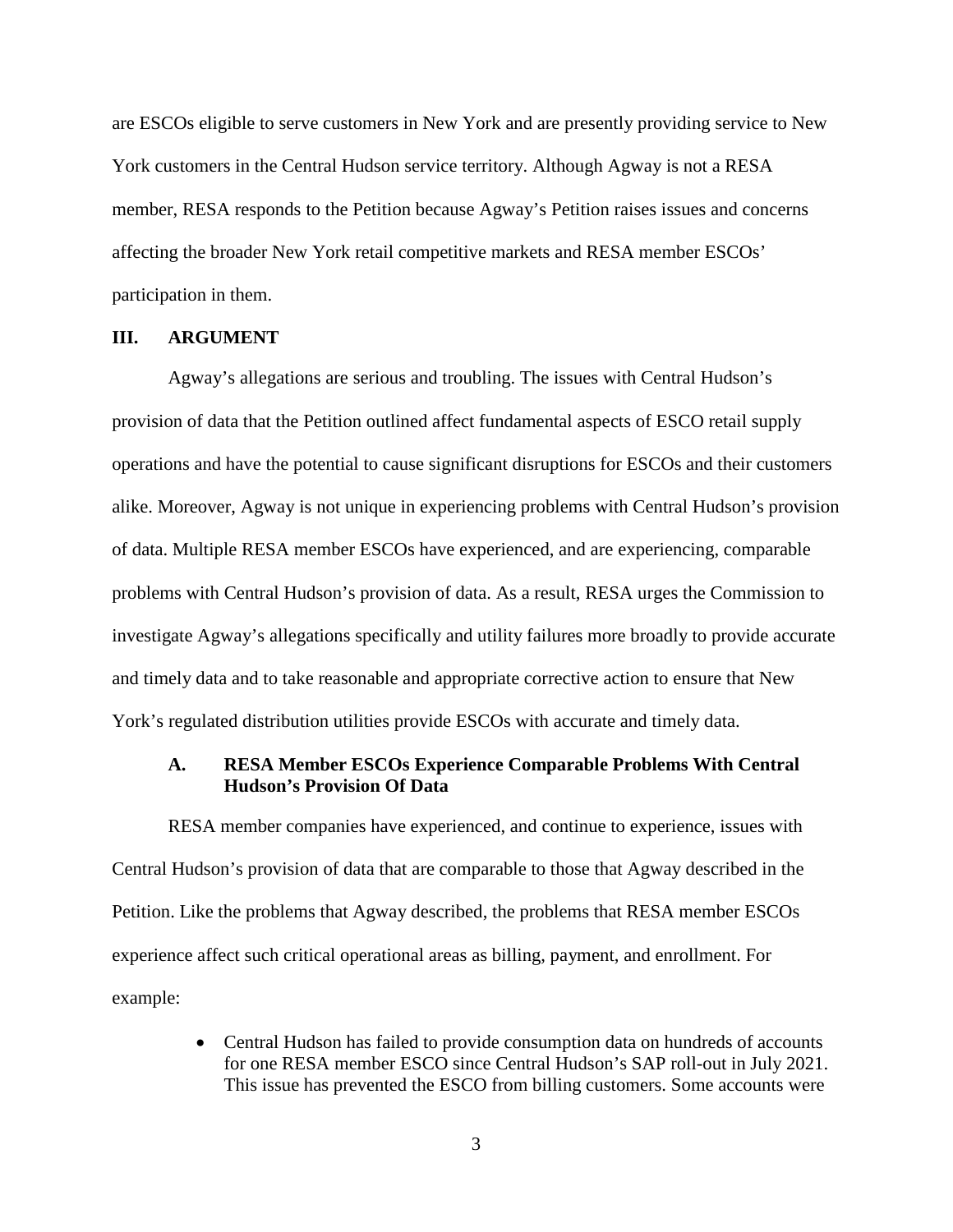not billed for in excess of two hundred days, and some accounts continue not to be able to be billed.

- One RESA member ESCO has received EDI 820 remittance data inconsistently. While the ESCO has received payments from Central Hudson, Central Hudson has not provided the corresponding remittance data consistently.
- Central Hudson does not always process EDI 814 tax exempt status update transactions.
- Central Hudson has failed to provide usage data consistently for one RESA member ESCO's customers. As a result, bills to affected customers have gone several months without including supply charges. When usage data are provided, affected customers' bills reflect several months of supply charges.
- Interval data that Central Hudson provides to one RESA member ESCO often has gaps, where there is an extended period of zero (0) values when the correct data should have positive, non-zero values.
- In various instances, an account number on an invoice does not match the account number for the customer on the Central Hudson portal.
- In various instances, data that Central Hudson provides contain rate code and load profile mismatches. For example, an account may have a non-demand rate code, but a load profile with demand. In other instances, data that Central Hudson provides lack the rate code.
- Within the last several weeks, Central Hudson's system has improperly rejected EDI requests of one RESA member ESCO and has affected this ESCO's ability to enroll customers and/or to change from dual billing to utility consolidated billing (rate ready). As a practical matter, this issue has required the RESA member to undertake significant amounts of manual work.
- The new Central Hudson website does not show the full data set that should be made available.<sup>13</sup> For example, EDI historical usage files have more data history than what is available on the website. Further, the new Central Hudson portal only shows a portion of accounts' historical usage; subsequent information may only be available upon special email request to Central Hudson.

<sup>&</sup>lt;sup>13</sup> In addition, accounts participating in incentive programs/allocations (e.g., Recharge New York Power Program) do not have indicators online to identify that an allocation exists. There is no information provided for allocation size (kW), type (program, hydro only, hydro plus market), or effective dates available online or in EDI. Central Hudson does not provide breakdown of total load compared with serviceable load online; only the total is available. As a result, ESCOs do not know what Central Hudson is reporting to New York Independent System Operator, Inc. for accounts with allocations. In addition, with respect to Recharge New York Power Program ("RNY") specifically, billed data often reflect less than total load (which indicates that an RNY allocation is present), but the level of the allocation is not provided.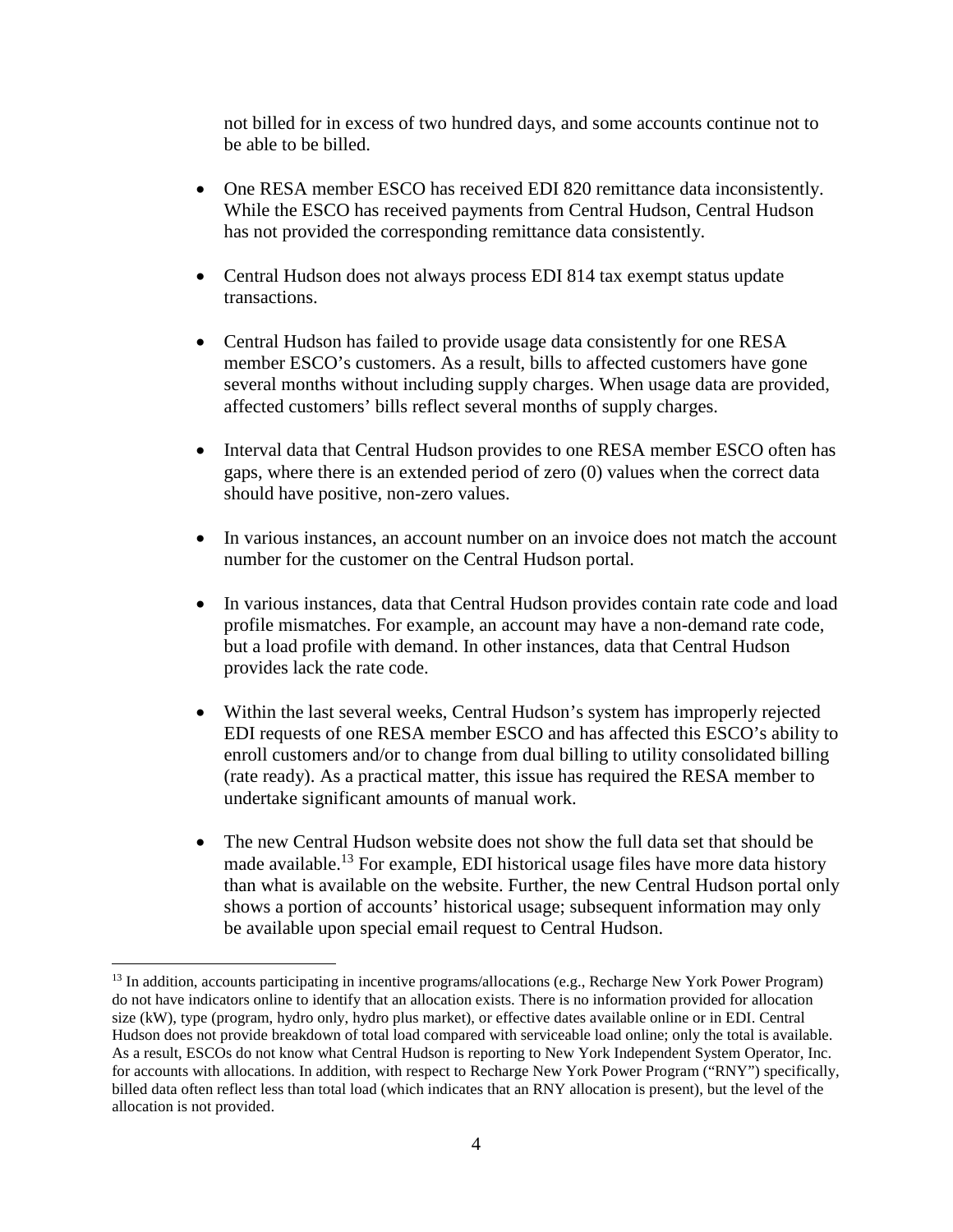Together with the circumstances that Agway identified in the Petition, RESA members' experience shows Central Hudson's data provision problems are not limited to its interactions with a single ESCO, but are more widespread. Further, the effect of these problems is compounded because Central Hudson's responses to RESA member ESCOs' inquiries and concerns related to these issues are generally slow or untimely.

It is disconcerting that the data provision failures that Agway reported and that RESA member ESCOs experience exist, particularly because retail access is well-established in New York. Indeed, these failures affect provision of such fundamental data as billing and payment information. They frustrate not only the operations of ESCOs, but also customers' expectations. Moreover, in RESA members' recent experience, such issues are not limited to Central Hudson. Other New York utilities are similarly failing to provide timely and accurate data to ESCOs in a reliable and consistent manner.

The failure of multiple utilities to provide timely and accurate data to ESCOs reliably and consistently is especially troubling because of the effort that has been devoted to ensuring the accurate and timely provision of data and because of the importance of energy-related data to New York's goals. For instance, during 2014-2015, Staff, ESCOs, and the utilities engaged in a collaborative effort to evaluate existing data elements, formats, and access options available from the utilities. This collaborative effort led to the development of a matrix that identified why ESCOs needed access to certain key data elements, how each utility made those elements available, and a preferred and secondary preferred method for access to such data. Unfortunately, based on the allegations in the Petition and RESA members' experience, such efforts have been insufficient.

5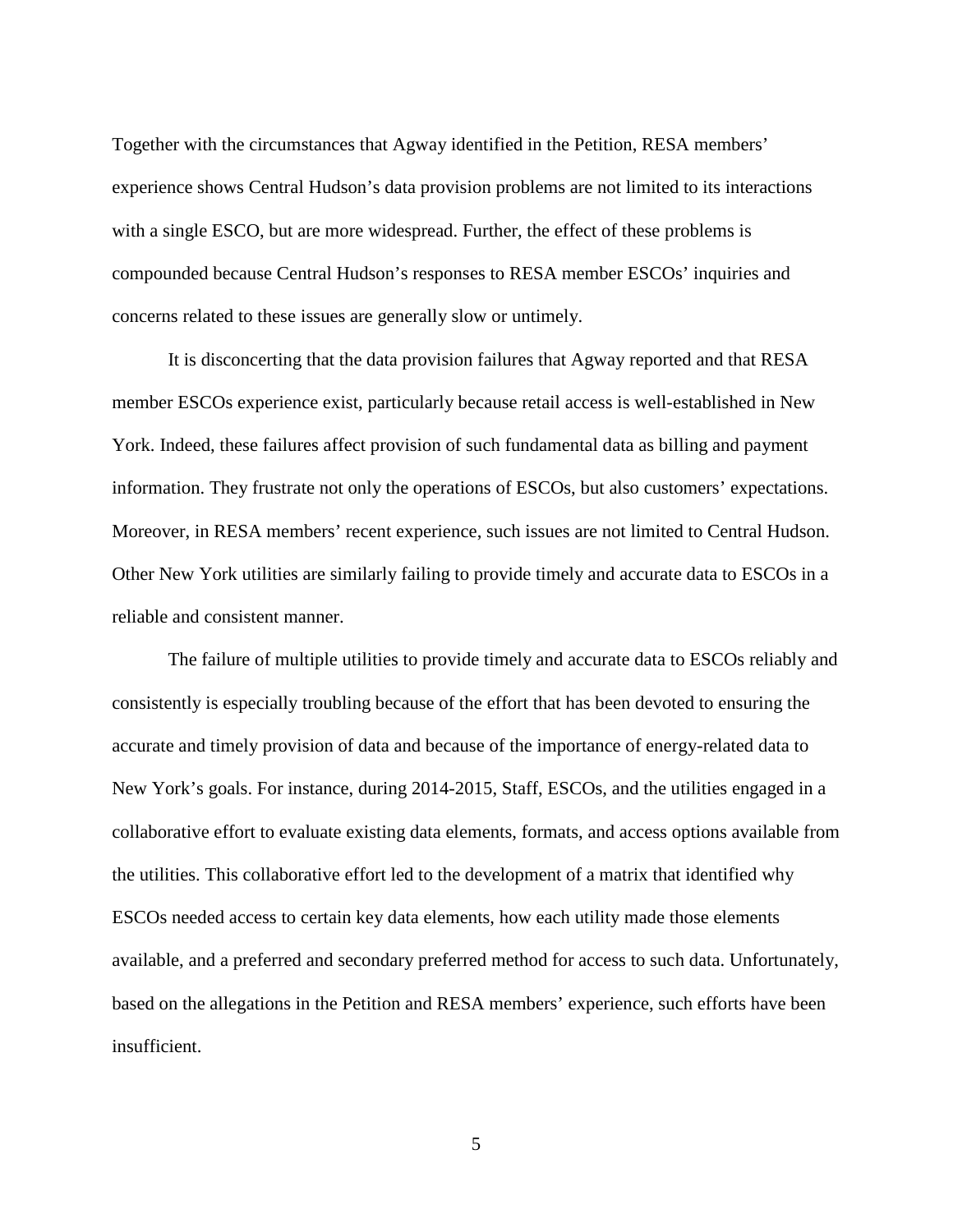### **B. Utility Data Provision Issues Should be Corrected**

The Commission should act to correct the problems identified in the Petition and through RESA members' experience. RESA appreciates that the Commission recognizes the importance of energy-related data and is taking steps to enhance the usefulness of this data. For example, in its February 11, 2021 Order Implementing an Integrated Energy Date Resource, the Commission "direct[ed] the implementation of an IEDR [Integrated Energy Date Resource] that securely collects, integrates, and provides useful access to a large and diverse set of energy-related information on one statewide data platform."<sup>14</sup> In doing so, the Commission found that "the current state of energy stakeholders' access to energy information provided by New York State's utilities is inadequate and inefficient" and suffers from "serious shortcomings."<sup>15</sup> Further, the Commission also recognized that "the utilities' existing and currently planned data access resources and practices will likely fall short of the State's needs."<sup>16</sup> Consequently, the Commission concluded that an IEDR would "provide New York State's energy stakeholders with useful access to useful energy-related information and tools in a manner that will most efficiently accelerate progress toward achieving the State's clean energy and climate goals"<sup>17</sup> and decided to move forward with an IEDR.<sup>18</sup> Efforts are now underway to develop the IEDR.<sup>19</sup>

RESA is hopeful that the process of IEDR will lead New York's utilities to focus on ensuring the timely and accurate provision of data and to take appropriate measures to ensure that issues like those described in the Petition do not occur going forward. To that end, it would

<sup>14</sup> Case 20-M-0082, *Proceeding on Motion of the Commission Regarding Strategic Use of Energy Related Data*, Order Implementing an Integrated Energy Data Resource (Feb. 11, 2021) ("IEDR Order"), at 2.

<sup>15</sup> IEDR Order, at 9. <sup>16</sup> IEDR Order, at 9.

<sup>17</sup> IEDR Order, at 9.

<sup>18</sup> *See* IEDR Order, at 37-38 (directing the utilities to implement an IEDR).

<sup>19</sup> *See* Integrated Energy Data Resource, https://www.nyserda.ny.gov/All-Programs/Integrated-Energy-Data-Resource (last visited Mar. 17, 2022).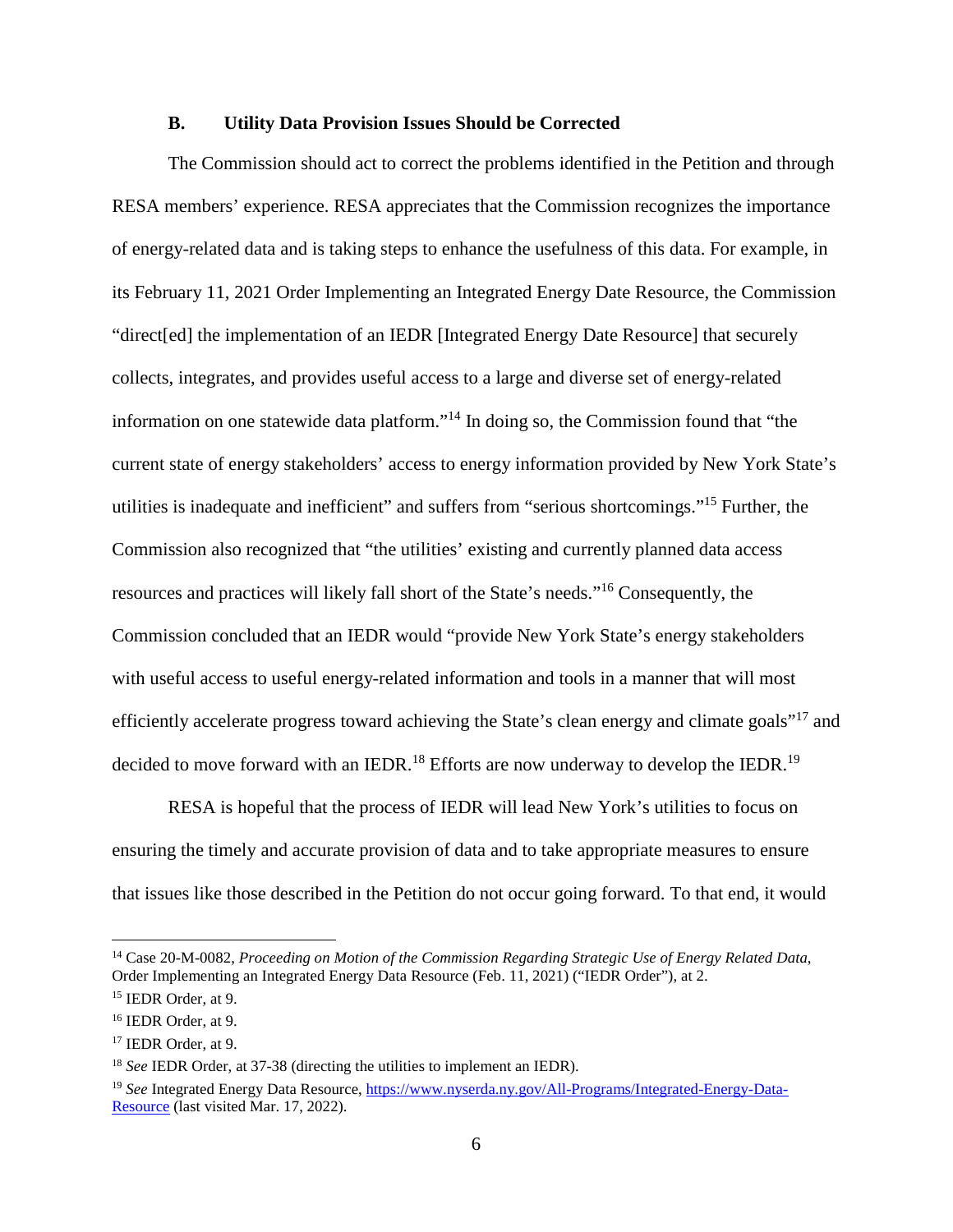be particularly helpful for the utilities to commit to investigating and resolving whatever data provision problems they may have, to working toward the establishment (through the IEDR process) of uniform protocols for the provision and exchange of data, and to implementing those protocols fully once they have been established.

Data provision issues, such as those outlined in the Petition, show the inadequacy of current utility systems and also critical need for further efforts to enhance access to useful energy-related information. Indeed, because developing the IEDR is an ambitious and innovative endeavor, to ensure the success of the IEDR, it is especially important for utilities to strengthen their more fundamental data provision systems and processes (such as those related to billing and payments) in a uniform and consistent way. The IEDR development process offers meaningful opportunities for utilities to do so and to work with stakeholders to accomplish this important goal.

#### **IV. CONCLUSION**

The data provision issues outlined in the Petition and experienced by RESA members show the inadequacy of current utility data provision systems and/or practices and the critical need for further efforts to enhance access to useful energy-related information. While such efforts are underway through the development of the IEDR, the Commission should take such further reasonable and appropriate measures as are needed to investigate the allegations in the Petition and similar problems with Central Hudson's and other utilities' provision of data and to ensure that these problems do not persist.

7